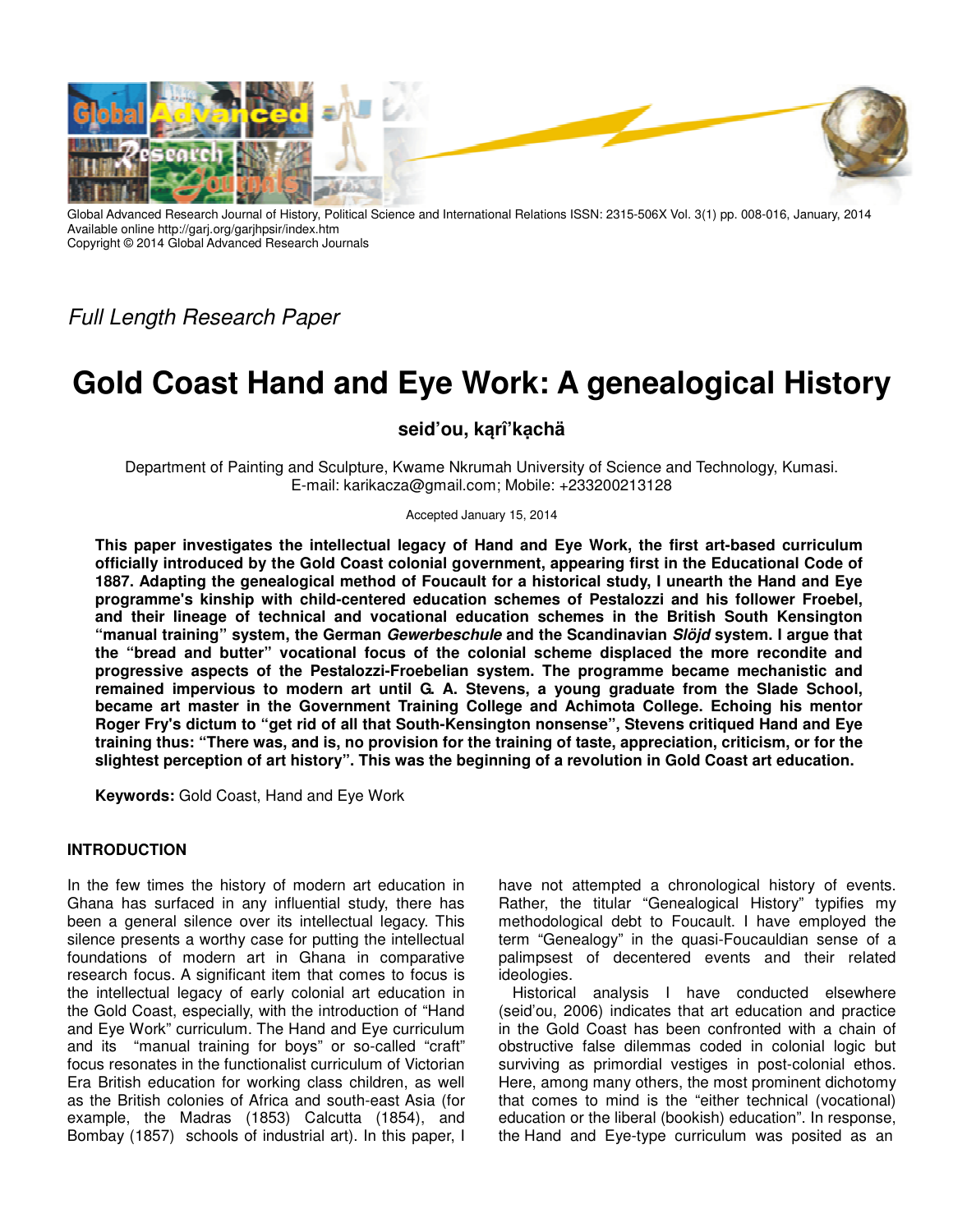educational corrective to the existing "bookish" curriculum (for example, the notorious 3 Rs).

While Hand and Eye training can be fairly placed on the vocational and roughly functionalist pole of this dichotomy, it was also overdetermined in its foundations and had a very complicated and sometimes antagonistic relationship with modern art. In Oguibe's terms, coded in this functionalist logic of the colonial art curriculum "lay a more fundamental principle at the heart of colonial discourse, namely the perpetuation of the fictions of difference upon which the colonial project was constructed". He infers that this maneouver "granted the colonised only partial access" to "a modern identity" such that the colonised could only afford a "mimic representation" of imperial culture as their version of modern experience. (2002, pp. 243, 244). This picture seems plausible in terms of the verifiable "effects" of the colonial experiment which must necessarily be described with the benefit hindsight. But it leaves no room for surprises in so far as the picture is painted as if the British colonial network or its imperialist Government was in full control of its causes and effects. To the extent that the art curricula of the South Kensington Government Schools of the British Isles were themselves not superior in their foundations than the exported colonial versions (cf. Macdonald 1970/2004), it could equally be said that British working class children who had to attend these industrial art schools were similarly "granted only partial access" to a modern identity.

Historically, it emerges that the British Hand and Eye training in the Gold Coast, the institutionalization of the functionalist ethos in art education, was coextensive with the Victorian Somerset House-South Kensington art education system which, itself, had patrimonially derived from the German gewerbeschule. The German gewerbeschule and the South Kensington systems were also homologous to the French metiers and post-Froebelian child-centred education systems such as the Scandinavian Slöjd (Sloyd) system (Bennett, 1937; Goetze, c. 1893; Macdonald, 1970/2004; seid'ou, 2006). Hand and Eye training deposited a homogeneous class of art teachers, habitués of clinical, teachable and learnable drawing procedures amenable to the mechanization of the arts and the so-called manual training. Carryovers from the pedantic regime survived to complicate the events I have labelled elsewhere as "Promethean" revolutions staged by influential colonial teachers in Achimota College such as G. A. Stevens, Gabriel Pippet and H. V. Meyerowitz, whose ideas also carried resonances, in varying degrees, of the romanticprimitivism of Fry and Malinowski, the Progressivism of Marion Richardson, and the socialist-Luddism of William Morris, Eric Gill, and Ruskin respectively. The present College of Art in Ghana was launched on this layered history. The foregoing genealogy consists in landmark historical, bibliographic, sociological and theoretical details which are missing from the typical text citing or commenting on the Gold Coast Hand and Eye training, a watershed in colonial education in British west Africa. With these resources and similar others, some loose threads in the extant narrative on art and art education in Ghana can be tied back. These details are also proffered as markers opening up new directions in the study of the intellectual legacy of art experience in colonial and postcolonial Ghana.

### **Some historical notes on Gold Coast education**

The first British education ordinance in the Gold Coast, the Education Ordinance of 1852, had predated England's own attempt by the state to bring school administration under central government control. It was contemporaneous with the formation of the Department of Science and Art (DSA) (1852) under whose auspices Richard Redgrave, RA would design the National Course of Art Instruction (NCAI) for the South Kensington system. The Ordinance had followed the colonial administration's decision to provide a Gold Coast Executive Council and a nominated Legislative Council, to secede Gold Coast administration from the Government of Sierra Leone and consequently, to appoint a governor for the Gold Coast forts alone. The new Legislative Council passed as their first legislation "An Ordinance to provide for the better education of the inhabitants of Her Majesty's forts and settlements on the Gold Coast"**<sup>1</sup>** . While the workings of this Ordinance could not be sustained it recognized that "a superior system of education should be adopted so as to meet the wants of an advancing society". It had even prefigured Dr. Kwegyir Aggrey's famous call for intensifying the education of girls by stating that "some effort should be made to educate the rising generation of females". The Colonial government soon slipped into a laissez-faire posture then operating in most British colonies, thereby, allowing the various missions to operate schools in their autonomous, sometimes antagonistic, systems while the central British school system proposed by the Ordinance became almost still-born. The result was that for over half a century in the Gold Coast, school consciousness was largely shaped in the Protestant Christian mode**<sup>2</sup>** . A turning point in this system was Rev. Johann G. Auer's Reforms (1863)**<sup>3</sup>** (Owusu Agyakwa et al, 1994, pp.13, 21- 22, 62; seid'ou, 2006, p. 95) which displaced the existing "book-centred" curriculum with vocational<sup>4</sup> and technical sets of subjects which subsequently became the perfect placeholder for British Hand and Eye training. It comes as no surprise that it was on this armature that the subsequent British school system was built.

The May 1882 British Colonial Ordinance for the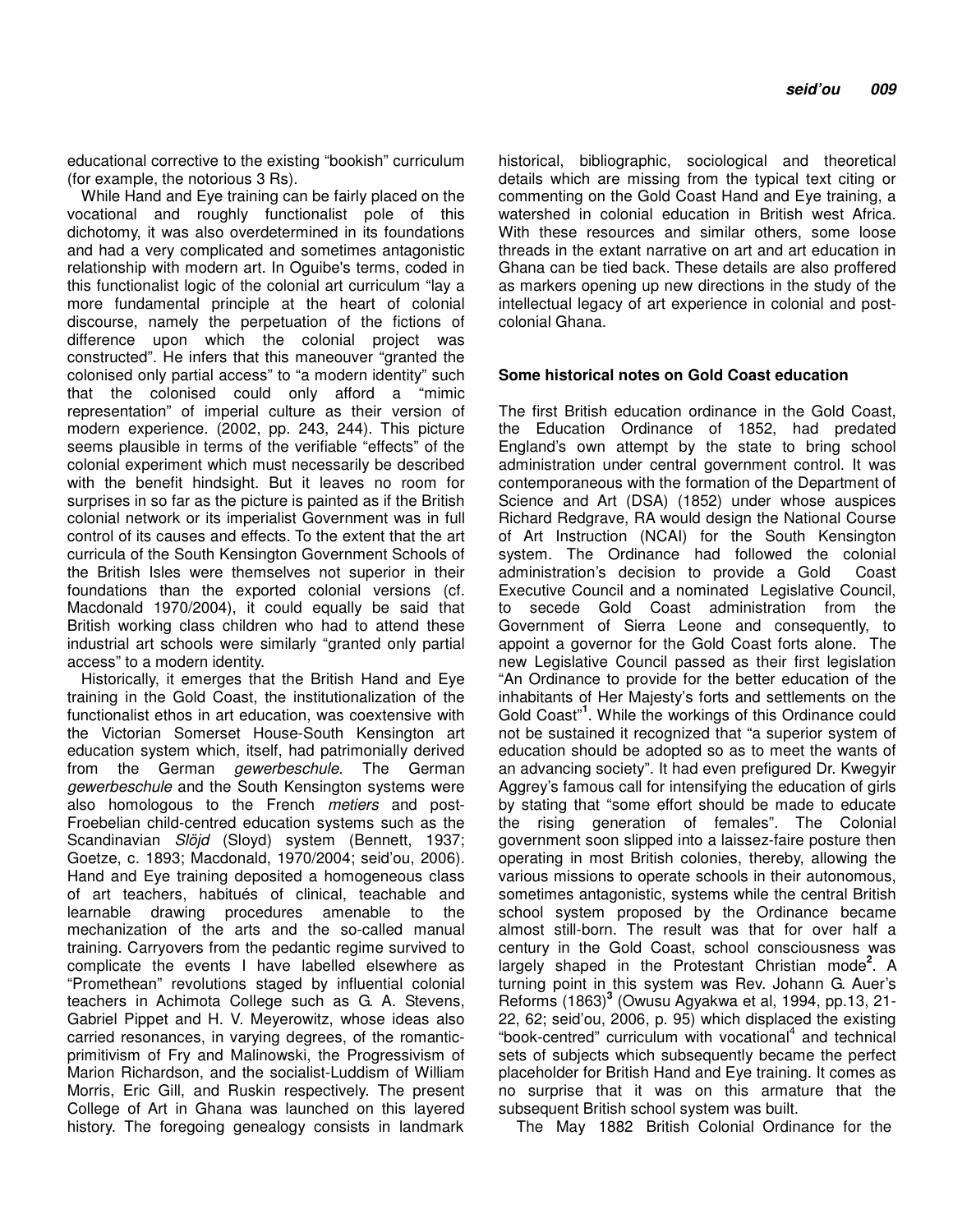Promotion and Assistance of Education passed in Gold Coast Council "marks the period when the colonial Government began to officially recognise the educational work of the Mission churches" (Odamten, 1978; Report of the Educationists' Committee,1920). In this Ordinance, was also the first official British attempt at introducing "manual training for boys", which I can only describe patronizingly as a proto-art curriculum, in Ghanaian schools (Quao, 1970, p.11; see also Kudowor, 1981). But this Ordinance was still-born**<sup>5</sup>** ; it was not operationalised until the combined effects of a series of successive Amendments and Educational Codes. In its apotheosis, "Manual Training for boys" in the 1882 Ordinance would become "Hand and Eye Training" in the 1887 Educational Code.

### **Hand and Eye Work and the Government Training College, 1909<sup>6</sup>**

In a paper read in March 1928 at a staff meeting in Achimota College, G. A. Stevens critiqued the institution of Hand and Eye curriculum thus:

The educational code of 1887 provided for the teaching of art subjects as they were understood in South Kensington at the time – the age of Froebel and Slojd: the aim seems to have been the vague one of 'hand and eye training'. But the purpose for which hand and eye were to be trained does not appear clearly in its instructions, and I am perfectly certain that the bulk of teachers of the older generation do not know of one…The Code was drawn up as if there were no indigenous arts in the country at all, whereas these were in a much more flourishing condition than they are today (1930, p. 150, cf. Svasek, 1997).

The Government Training College**<sup>7</sup>** in Accra had introduced "Hand and Eye Work" as a two-year teacher training subject in art in1909 (Antubam, 1963; Forster, 1963, Kwami 2003; Quao, 1970; Svasek, 1991). According to Asihene (2004), Hand and Eye was "a specialist training course in Art for teachers". The Ghanaian sculptor Vincent Kofi identifies it with "still life drawing", describes its mode as "drawing just what you see" (Mitchell n.d. [1970], p.36). Stevens (1935, p. 15), identifies Hand and Eye and its cognate Brushwork as the "elementary mechanics of European drawing, painting, modelling and handicraft". He lists the principal "elementary mechanics" as "light and shade, mixing of colours, accurate observation, and perspective". He intimates that "these exercises had been taught for half a century" and that "there were many Africans who had

achieved considerable ability in them", except "perspective" which "even the most competent never really mastered". Hand and Eye had indeed survived in Stevens' time since he claims to have taught it to "a class of teachers on a refresher course" (Stevens, 1935, p. 18).

Like 19th century monitorial systems such as William Bentley Fowle's in America, trainee teachers were posted to teach art in the various schools in the colony after completion**<sup>8</sup>** (Asihene 2004, p.71; Mitchell n.d. [1970], p.36). Relatedly, by 1916 we find in the curriculum of the Presbyterian Training College (Seminary) the subject Hand and Eye (Agyemang, 1988, p.19) as a response to the new Educational Code. [Rev.] E. V. Asihene, the father of the painter E. V Asihene of the College of Art, a pioneer Hand and Eye trainee in the Government Training College (Asihene 2004, p.71) is listed among the staff of the Presbyterian Seminary in 1916 (Agyemang 1988, p.19)**<sup>9</sup>** .

Literature on the content and theoretical foundations of Hand and Eye as administered in the Gold Coast curriculum is very scanty, mostly depending on secondary sources and presented as short paragraphs or commentaries on a wider subject. It is yet to be the subject of any focused study. Kwami (2003), referencing Forster (1965/1967, p. 148) mentions briefly that its "object was to develop industrial training" and that it "led to the teaching of "designing" and water-colour painting at the Accra Institute. Kwami (2003) further corroborates a famous line in Meyerowitz (c. 1941) that the Hand and Eye Training, "attempted to convert instinctive activities to rational ones". Antubam (1963) mentions Hand and Eye training but does not elaborate on what it constituted and why it was recommended above all other possible forms of art instruction. Also the theoretical assumptions underpinning Hand and Eye training and their logical implications on the present Ghanaian art instruction and practice have been anonymous in the extant literature on the subject.

### **Rationale for Hand and Eye: Some Musings**

The consensus in the use of the term "Hand and Eye" is that it is education through activity, "education through work" or in Herbert Read's overused formulation, "education through art". Roughly, it is a generic term for free hand drawing and manual training targeted at the elementary education of working class children. In European and American literature, "Hand and Eye" is a commonwealth of craft-based programmes variously referred to as Slojd, Husflid (Scandinavian), Travail Manuel (French), Manual Training (English), Arbeitsunterricht, Gewerbeschule or Handfertigkeitsunterricht (German). It takes its theory from 19th century child-centred education schemes of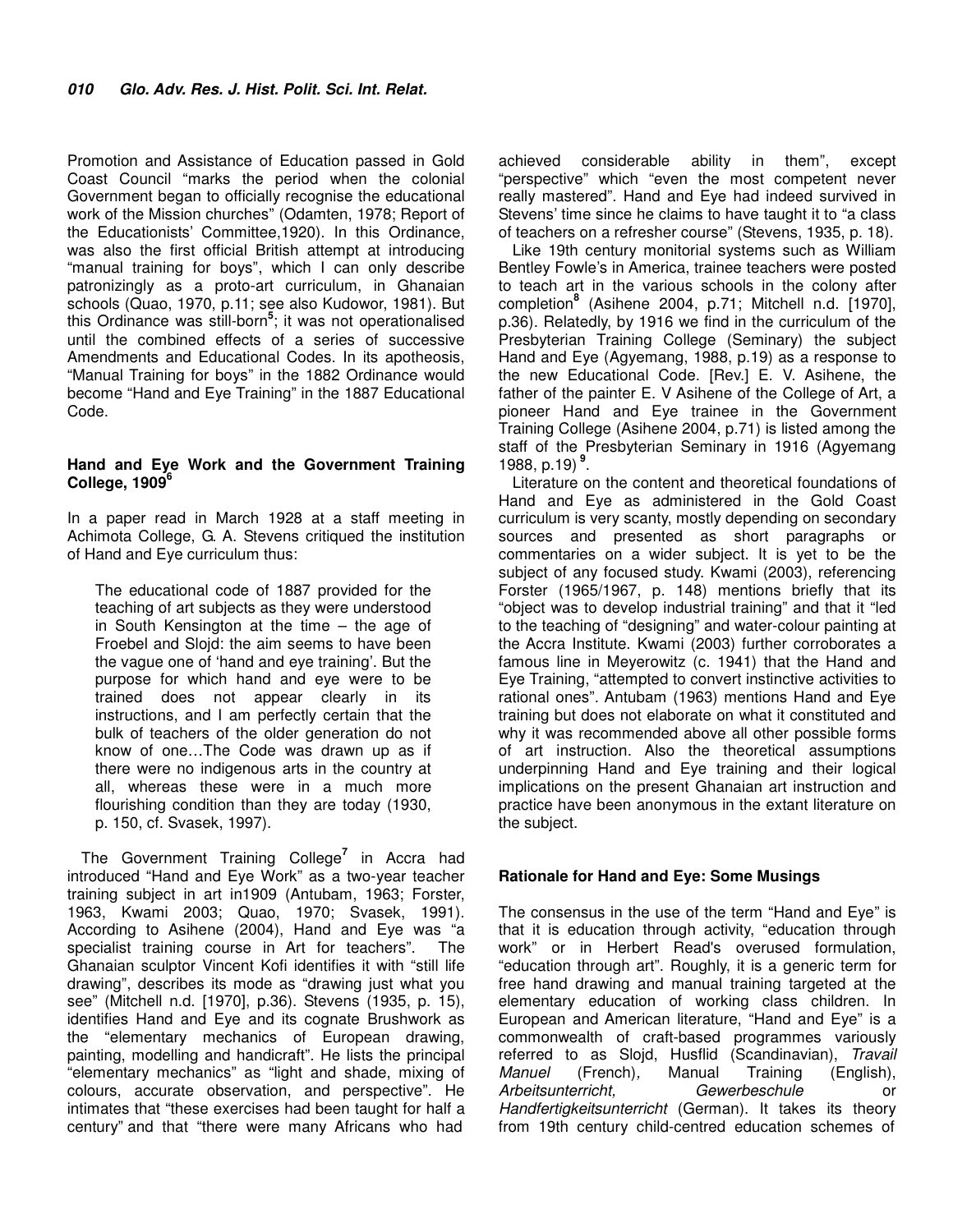Pestalozzi and Froebel. In its teacher training version, it was a drawing and craft instruction for the generalist teacher of children, not a course for a specialist artist. As a system of training it was underpinned by the objective of precise technical or contour drawing. As a professional prerequisite for the "practical", "manual" or "mechanical arts", the benefits of Hand and Eye training were thought to be impeccable. In a few cases, the term was appropriated in the fine arts regime to mean proficiency in academic-style drawing in the tradition of Ingres. For example, Holmes (1927/1935, p.191), employing the phrase allusively, describes an English painter as an "heir of the grand English tradition of the eighteenth century" who "possessed the powers of the hand and eye which mark the born professional painter". Elsewhere he suggests that the Pre-Raphaelite Millais had "precocious gifts of the *hand and eye* enabling him to perform feats of minute and elaborate accomplishment" (p. 223). This iconographic fine art sense of the "hand and eye" reverberates in Delaquis' (1979, p. 23) doctrinaire assertion that "if a student cannot copy a thing with his eyes and hands in an exercise he is just no good".

In its 19th century dogmatic form, governments invested "hand and eye skill" in the mechanical, manual and ornamental arts with overt instrumental and remunerative value in socio-economic and educational policy. This was especially intended to aid the growth of industry and manufacture and, in the bourgeois formulation of working class aspirations, to churn out bread-winners who could keep the pot boiling. A parallel is identified in nineteenth century industrial America:

In addition to the increased competition arising from steam-carriage, new and cheaper methods of manufacture, and increased productiveness, another element of value has rapidly pervaded all manufactures, an element in which the United States has been and is woefully deficient - the art element. The element of beauty is found to have pecuniary as well as aesthetic value. The training of the hand and of the eye which is given by drawing is found to be of the greatest advantage to the worker in many occupations and is rapidly becoming indispensable. This training is of value to all the children and offers to girls as well as boys opportunity for useful and remunerative occupations, for drawing in the public schools is not to be taught as a mere "accomplishment". The end sought is not to enable the scholar to draw a pretty picture, but to so train the hand and eye that he may be better fitted to become a bread-winner.

(U.S. Bureau of Education (1874, pp.86, 88) as cited in Eisner and Ecker (1966/1970, pp. 12- 25)).

While the industrial prospects of the Hand and Eye may have struck the colonial administrators, the historical position of Gold Coast as a non-industrialised agrarian and artisanal economy at the inception of the 1887 Educational Code could not have put her in the prospective position of being instructed in "industrial" training in the fashion of1870s industrialised America. In this case, if the stimulus for Hand and Eye training in the Gold Coast had been made identical with the mechanical industry aspirations of the British South Kensington Schools of Design or the American Boston Normal programme, it would have been out of place. On the other hand, if one considers Hand and Eye training as not just a foundation for the manufacturing industry but as a foundational subject for modern art [especially, drawing and painting with which it would most likely have had some kinship], considering the fact that the curriculum was impervious to modern art but overbearingly implemented as the totalizing art curriculum for the entire colony, it would appear to have been anachronistic to contemporary art developments and concerns. Indeed, if Asihene's (2004, p.71) evaluation of the motivation for Hand and Eye training is reliable, then its "intention […] to broaden the outlook of people to appreciate and identify with the wonders of art that were abundantly available to them" was at best ironic but at worst self-defeating. Here, Stevens' firsthand experience of Hand and Eye corroborates my assessment for in the Gold Coast version of Hand and Eye Training, "There was, and is, no provision for the training of taste, appreciation, criticism, or for the slightest perception of art history" (1930, p. 150).

On the question of colonial industrialisation, Britain, the colonial regime had consistently exhibited a lack of interest in developing modern manufacturing industries in the Gold Coast colony, as in other colonies, so the presence of Hand and Eye cannot be simply explained by its anticipated contrivance to the manufacturing industries as it did America. Neither is it satisfactory to infer that it was meant to develop the local artisanal and craft industry for as Svašek (1997) after Stevens (1930) has noted "[a]rt lessons based on indigenous art forms were not to be given because the inhabitants of the Gold Coast were thought to be non-rational primitives lacking the qualities to produce art". Notably, the Governor of the Gold Coast at the time Hand and Eye was in force, Sir Hugh Clifford corroborates thus:

The West African Negro has often been reproached with his failure to develop any high form of civilisation. It has been pointed out ad nauseam that he has never sculptured [sic] a statue, painted a picture, produced a literature, or even invented a mechanical contrivance worthy of the name, all of which are perfectly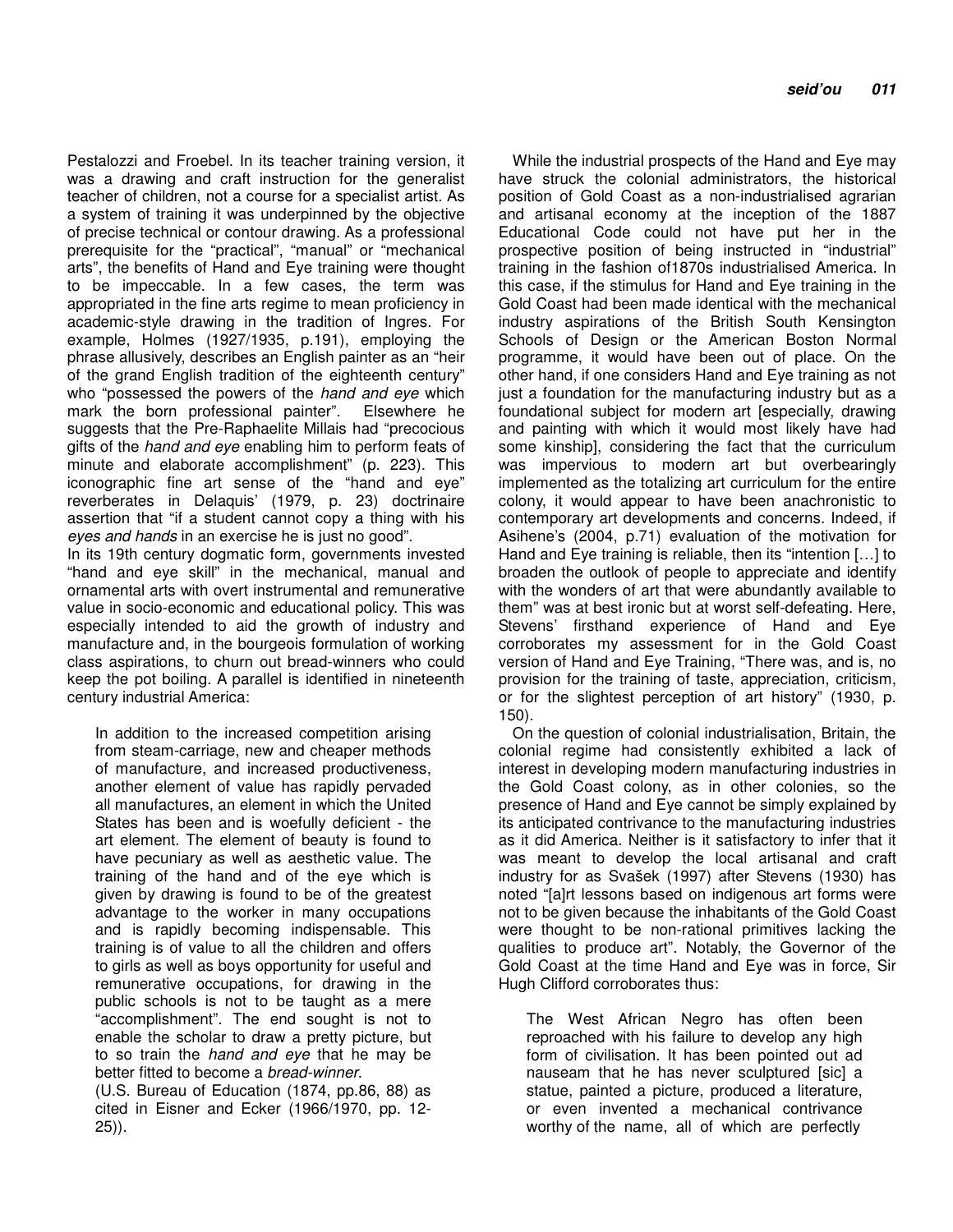true. ((January 1918) in Blackwood Advertiser as quoted in Oguibe (2002)).

Alternate prospects of Hand and Eye in the Colony during the period would certainly be a more useful explanation here. The suggestion that there was the commonplace functionalist notion, in both the metropole and the colony, that in pursuance of colonial education in cartography, illustration, calligraphy and penmanship, handiwork, housecraft, nature study, some clerical and civil duties, blackboard work by teachers, etc., free hand drawing - then synonymous with the foundational studies for Hand and Eye training – was the inevitable basis, seems plausible. One only needs to look at the contemporaneous curriculum of British Educational Slojd, a prequel to Hand and Eye, to verify this (Macdonald 1970/2004). But in imperial British hands this curriculum was further based on the assumption that for the teaching of drawing to be standardized it was important to formulate it around "fixed" rules like science. "Fancy" drawing, so-called fine art drawing and "art for art's sake" would receive the least official sanction in such a system. Even at a critical point in South Kensington history, there were "the Government regulations of 1843 which stressed that 'no person making Art his profession should be eligible for admission as a student'" (Macdonald 1970/ 2004, p. 151). There was also "the insistence by William Dyce, one of its founders, that students should state their future employment in order to guard against the artisans' ambitions to become fine artists." (Macdonald 1970/ 2004, p. 151).

In Hard Times, Charles Dickens' satire of Henry Cole's instructions in the Department of Practical Art would also be insightful here (cf. Fielding, 1953):

You are not to have, in any object of use or ornament, what would be a contradiction in fact. You don't walk upon flowers in fact; you cannot be allowed to walk upon flowers in carpets. You don't find that foreign birds and butterflies come and perch upon your crockery; you cannot be permitted to paint foreign birds and butterflies upon your crockery. You never meet with quadrupeds going up and down walls; you must not have quadrupeds represented upon walls. You must use', said the gentleman, 'for all these purposes, combinations and modifications (in primary colours) of mathematical figures which are susceptible of proof and demonstration. This is the new discovery. This is fact. This is taste.

### **Hand and Eye: Some Source Materials and Reverberations**

Till date, G. A. Stevens' occasional references to and critique of Hand and Eye training remain the most insightful paragraphs on the nature and quality of the subject as it pertained in the Gold Coast. Granting the dearth of material on the Gold Coast experience on the subject, William Bently Fowle's little book (97 pages), The Eye and Hand; Being a Series of Practical Lessons in Drawing, for the Training of those important Organs: Adapted to the use of Common Schools published in 1847 could be of help in mapping out the foundations of the subject. While evidence has yet to be found either affirmatively or to the contrary, it seems reasonable to infer that Fowle's manual would have been one of the earliest English language publications which treated the subject in-depth and could as well have had various intersections with subsequent textbooks and manuals on the subject or a reference material for the "teacher of teachers" in Hand and Eye instruction. Indeed, there are other publications of its sort which were more contemporaneous with the Gold Coast programme some of which I am yet to have full access. Examples of such sources are F. C. Stanley's (1912) A course of hand and eye training, Henry Holman's Hand and eye training or education through work (1921), Woldemar Goetze's Illustrated manual of hand and eye training on educational priniciples (c. 1937), the Journal for teachers of hand and eye work published under the auspices of the Bradford School Board: Manual Training Department (n.d.). These British sources were more contemporaneous with the introduction of the subject in British colonies. However, it can be argued plausibly that they are homologous with Fowle's sources (cf. Macdonald, 1970/2004).

By its title, content and objectives, Fowle's book suggests the problematic Platonic separation of the intellect from the sensory in its advocacy for the "training of those organs". By adopting a similar subject title for the art student in the Gold Coast, there seems to have been the tendency to view "art", or in its precise reductive terms, "free-hand drawing", as manual and retinal training to the near-proscription of meta-theoretical and critical reflection. The second characteristic is as instructive as it is ironic; while the manual and retinal flavour suggested naïve empiricism or a training of the "innocent eye", its advocacy of "fixed", standardised rules of drawing upheld its direct philosophical contradiction- rationalism. Fowle is however, resounding about the indebtedness of the "Eye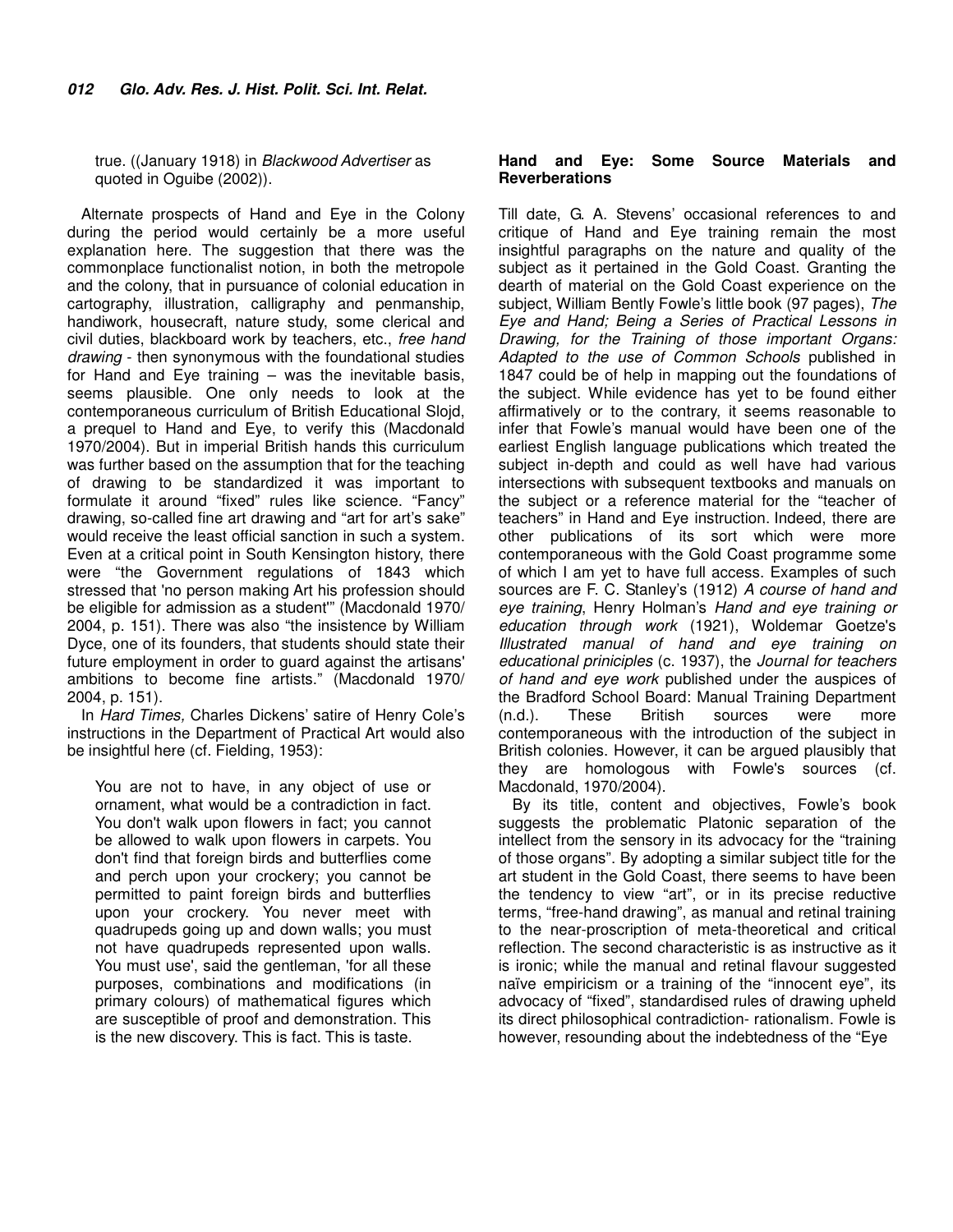and Hand" instruction and his book to a Napoleonic French manual on drawing; "The emperor ordered the Bureau of Instruction to prepare a drawing book of this sort for the national schools, and the book so prepared by M. Francoeur, was eminently successful. The following book is a free translation of the French Manual". (1847, p. 3, 4)

### **Somerset House and South Kensington Schools of Design**

Sharman (n.d.) recalls that the council of the Central School of Design, Somerset House, had asked William Dyce (1806-64), an Edinburgh portrait painter, graduate scientist and later the first Superintendent of the Schools of Design, to report on the organisation and teaching methods of schools of design in France and Germany and that he visited both of these countries in 1837 and reported in 1838. As Sharman notes "it was on the basis of that report that the Central School and its teaching was redesigned". That Dyce would have encountered the "French manual" Fowle refers to as well as its advocated teaching methods seems a plausible conjecture. Prior to the publication of Eye and Hand (1847) and Dyce's visit to France (1837) a third edition of Fowle's publication, An introduction to linear drawing translated from the French of M. Francoeur: with alterations and additions to adapt it to the use of schools in the United States: to which are added the elements of linear perspective and questions on the whole had been in circulation since 1830. Significantly, we find among the publications of George Wallis, Dyce's former student at Somerset House (1841- 1843), the document Fifty Diagrams to Illustrate the Delineation of Form, adapted to the Author's Lessons on the same Subject: with a preface containing Hints to Teachers on the Early Education of the Hand and Eye.

Here, acknowledging the risk of sounding too patronizing of the French Manual, I also acknowledge that Dyce had encountered and advocated the German gewerbeschule (trade) system of training in 1838 which had run on rationalized drawing methods of the tradition of Pestalozzi and Fellenberg aspects of which reverberate in Monsieur Francoeur's. It is also worth noting that the Department of Science and Art at South Kensington had, according to MacDonald (1970/2004), "consciously modelled" its system "after the German craft school system".

Admittedly, Benjamin Haydon, an apologist of the classicism of the Royal Academy and the French atelier system had attempted subverting the Dyce-Redgrave "cast-iron" programme with a more iconographic fine-art content but this scheme "was shelved during his lifetime". MacDonald (1970/2004). It was only in the late 19th

century that his scheme got introduced to the Slade School of Art through Edward Poynter and his advocacy of the French academic system. G. A. Stevens and Margaret Trowell who would later transform art education in the Gold Coast and Uganda respectively had been trained under this system.

The many intersections between William Dyce's seven stage Somerset House system and sections of Fowle's Eye and Hand make it plausible to infer that he had encountered the Francouer system even if their parallels resonate in other contemporary systems. For example, McDonald (1970/2004, p. 82) describes the seventh stage of Dyce's system thus:

The pupil had to work for a probationary period of three months in Class VII, copying outlines, first drawing straight lines with a hard lead pencil, bisecting and trisecting them with more straight lines. After rubbing out innumerable lines and achieving lines straight enough to satisfy the drawing master, pupils were allowed to copy geometric figures and curves on grids.

The scheme Dyce describes is an appropriation of Pestalozzi's exercises in the ABC der Aunschauung (ABC of Perception) through Monsieur Francouer's and Fowle's system. Dyce's scheme seems to have extremely mechanized the Pestalozzian-Froebelian exercises. Woldemar Goetze who transformed Dyce's tradition about half a century later, perhaps, keeps more faith with Pestalozzian-Froebelian theory when he raises the psychological and educational prospects of "Manual Training for Boys" above its instrumental justification. Thus he almost implies, against Dyce, that the "hand and eye" aspects of the scheme were only subsidiary:

The condition that the child shall itself be active, that by observation and experiment it shall contribute to its own education, is the essence of our system, and exhibits its most striking contrast with the pedagogy which works from without rather than from within. Other demands are that the hand must be skilled, the eye trained to see a right, the senses of form and colour developed, the tension of the muscles increased. But these are subsidiary aims. They are but the prismatic colours, whilst the element of self-activity is the illuminating ray. In this requirement all friends of the cause agree,... Some may entrust the teaching to the schoolmaster, others to the artisan; some may consider exercises to be all that is necessary, others prefer objects of actual utility; these objects, (c. 1893, p.)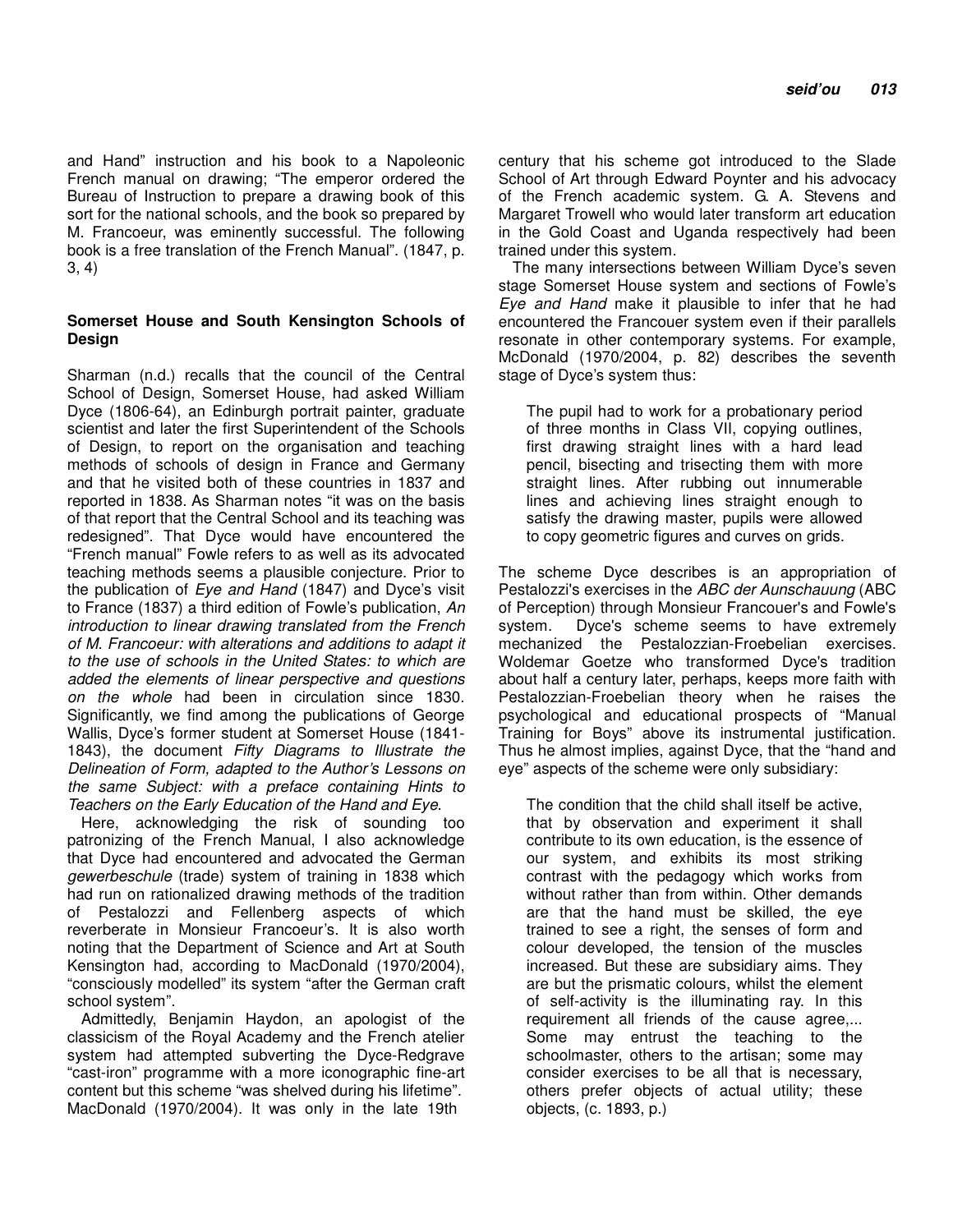#### **Typical Content of Hand and Eye instructional text and some instrumental consequences**

The Gold Coast version of Hand and Eye which Stevens et al describe has parallels in the mechanical Dyce-Somerset House system, the early stages of Richard Redgrave's National Course of Art Instruction for South Kensington (cf. MacDonald, 1970/2004, pp.388, 389; cf. Stevens, 1936) and the Scandinavian Slöjd system.

Fowle's instrumental justification of his method resonates in the Gold Coast Hand and Eye system:

Those who have seen the elegant writing, printing and map-drawing performed by my pupils, should be informed that those exercises were done by children who had also been trained to draw according to the system here proposed and explained, a system more simple, more practicable in our common schools, and more economical, than any other I have seen.

It would seem reasonable to infer that similarly, the Colonial Office felt justified introducing Hand and Eye training above all other possible systems of art instruction.

H. G. Ramshaw's Blackboard Work (1955/1967), a book which was used by Gold Coast and Ghanaian teachers, summarises one important aspect of the instrumental implications of the Hand and Eye- type art training in classroom teaching. Ramshaw does not use the phrase Hand and Eye and by the time of its publication Hand and Eye training had already given way to the Stevens-Meyerowitz art teaching traditions. Yet what Ramshaw advocates is indeed the residual of what Hand and Eye training could offer to the teacher trainee.

The first part of Fowle's Eye and Hand instruction, as of Dyce's curriculum, was similar to "technical drawing" course but unlike the latter, it was to be tackled without drawing instruments. Similarly, this was the essence of the Gold Coast Hand and Eye training, to train the eye and the hand without mediation of drawing instruments (Mitchell n.d. [1970], p. 36; Stevens, 1930; 1935; 1962). Then this skill was applied to forms and objects. Objects were to be drawn in European academic perspective so Euclidean perspective was also to be taught. Euclidean perspective forms the crux of part two of Fowle's book.

Some vestiges of the Hand and Eye are to be found in the succeeding curricula in Achimota and the School of Art and Crafts in Kumasi College of Technology, the prequel to the College of Art, KNUST. Also, the existing premises for art assessment conditioned art education around so-called "objective", constative, regulatory and "assessable" skills more than the more instinctive and interpretive approaches to art practice which are construed to be subjective and more problematic in their

assessment.

Art and art education in the Gold Coast became encumbered with and premised on procedural methods of the kind employed in such "how-to-do" draughtsmanship manuals as Walter Smith's freehand drawing manual inspired by the canonical traditions of Villard de Honnecourt and Petrus Camper. The art teacher and student oblivious of the historical contexts within which these canons developed and being only in touch with their institutional imperative is likely to take them for granted as the natural way of "seeing" or "capturing" or drawing a figure or an object. They would thus find their hagiographic place in drawing textbooks and habitual pedagogies. This geometricized approach to formulating drawing canons around the human figure (and in some cases, animals) is echoed in Kofi Antubam's characterization of the ideal Ghanaian figure which he stipulates, is composed of a particular configuration of ovals and circles.

In the teaching of life drawing, the geometrical framework set by the Hand and Eye type of instruction became emphasised and the term "anatomy" in Ghanaian Art College jargon was meant by how drawings conformed to any of such systems. It has been argued elsewhere (seid'ou, 2006) how such notions about art, however refined or exceeded by the later efforts of such illustrator-authors and publishers as Andrew Loomis and Walter Forster, became certified as unproblematic imperatives in studio activity in the College of Art, Ghana.

### **CONCLUDING REMARKS**

After thirty-eight years of the institution of Hand and Eye Work in the Gold Coast, the debate had cumulatively tilted against its banality. The new strategy, articulated succinctly in the diatribe of Roger Fry was "to get rid of all that South Kensington nonsense" (Stevens, 1962, p. 334). Achimota, the Prince of Wales College, was to become the confluence of this new direction and the successive Promethean teachers, especially, G. A. Stevens, H. V. Meyerowitz and their Gold Coast assistants and students led the Cultural Revolution.

But Stevens' hostility towards Hand and Eye Training would have been misplaced if, for example, British Hand and Eye-type curriculum had not displaced authentic art<br>experience with naïve "bread and butter" experience with naïve "bread and butter" vocationalization or if the Gold Coast version had not been posited as the only possible art curriculum of the day. Today, it is a commonplace that the significant Pestalozzian and Froebellian tropes (gridded lines, divided squares and angles, child's innocent eye and self expression) unfortunately banalized by Somerset House, South Kensington and Hand and Eye apologists, had anticipated or even inspired such "progressive" early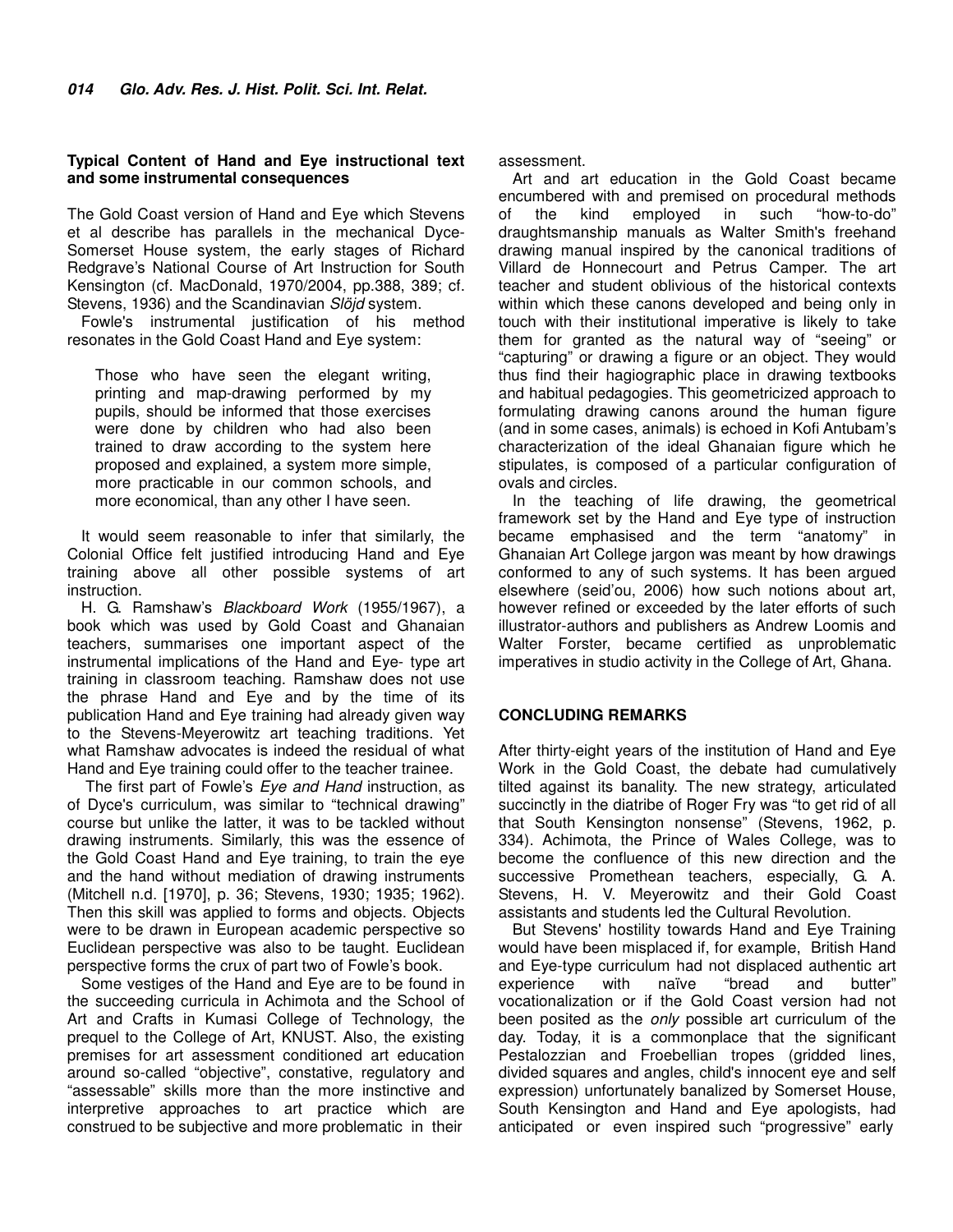modernist impulses as Johannes Itten's famous Vokurs and the preliminary courses of Josef Albers and Moholy-Nagy at the Bauhaus (Singerman, 1999, pp. 97-123). They also appear anonymously in minimalist work such as Agnes Martin and Sol Lewitt.

However, with the benefit of hindsight, it will be easy to see for example how belated Gold Coast Hand and Eye vocationalization would have been in Stevens' time, the period between the wars, if one considers that it was contemporaneous with Bauhaus and the early-modernist avant-garde art movements of the time. Sadly, Stevens' worry in the 1920's that "There was, and is, no provision for the training of taste, appreciation, criticism, or for the slightest perception of art history" seems to be still with us today, perhaps popping back to the surface like the inflated balloon submerged under water.

#### **REFERENCES**

- Agyeman, F. (1988). Amu the African; A Study in vision and courage. Accra: Asempa Publishers, Christian Council of Ghana.
- Antubam K (1963). Ghana's Heritage of Culture. Leipzig: Koehler and Amelang.
- Asihene EV (2004). A brief history of art, with special reference to West Africa. Accra: Woeli.
- Bennett CA (1937). History of Manual and Industrial Education, 1870 to 1917. Peoria, Illinois: The Manual arts press
- Delaquis A (1979). Craftsmanship in Painting. Image-Journal of the College of Art, 1(5), 18-23. Kumasi: University of Science and Technology.
- Eisner EW, Ecker DW (1970). Some Historical Developments in Art Education. In George Pappas (Ed.) Concepts in Art and Education, p. 13. London: Macmillan.
- Fielding KJ (1953). Charles Dickens and the Department of Practical Art. The Modern Language Review, 48 (3): 270-277.
- Forster PJ (1965/ 1967). Education and Social Change in Ghana. London: Routledge and Kegan Paul (Original work published 1965, Chicago University Press).
- Fowle WB (1847). The Eye and Hand; being a Series of Practical Lessons in Drawing, for the Training of those important Organs: Adapted to the use of Common Schools
- Goetze W (c. 1893). Illustrated Manual of Hand and Eye Training on Educational Principles: a Text-Book for Manual Training in Cardboard-Work, Carpentering, Chip-Carving, Met-Work, Modelling, Etc. London: O. Newmann.
- Holmes Charles Sir (1935). The National Gallery, France and England. London: G. Bell and Sons, Ltd. (Original work published, 1927)
- Kudowor E (1981). Some Trends in Contemporary Ghanaian Painting [Unpublished B. A. Thesis]. Kumasi: University of Science and **Technology**
- Kwami A (2003). Ghanaian Art in a time of change. Falgayrettes-Leveau, Christiane and Owusu-Sarpong, Christiane (Eds.) Ghana, Hier et Audjourd'hui. Paris: Musée Dapper.
- Madonald S (2004). History and Philosophy of Art Education. Lutterworth Press. (Original work published, 1970).
- Meyerowitz HV (c. 1941). Arts and Crafts. Achimota Review, pp. 24-26. Achimota: Achimota College.
- Metcalfe GE (1964). Great Britain and Ghana, Documents of Ghana History, 1807-1957. London: Thomas Nelson and Sons Ltd., London, on behalf of the University of Ghana.
- Mitchell Jr, LE (n.d. [1970]). An Interview with Vincent Kofi. L. E. Mitchell, A. A. Teye, D. Tomlinson (Eds.), Image; College of Art Journal 1(1), 35-39. Kumasi: University of Science and Technology.
- Odamtten SK (1978). The Missionary Factor in Ghana's Development (1820-1880), Waterville Publishing House, Accra.
- Oguibe O (2002). Appropriation as Nationalism in Modern African Art. Third Text. 16 (3) 243-259 . London: Routledge.
- Owusu-Agyakwah G, Ackah SK, Kwamena-Poh M (1994). The Mother of our Schools: A History of the Presbyterian Training College, Akropong and Biography of the Principals, 1848-1993. Akropong: Presbyterian Training College
- Quao NO (1970). Some Ghanaian Contemporary Painters. [Unpublished B.A. Thesis]. Kumasi, University of Science and Technology.
- Ramshaw HG (1955/1967). Blackboard Work
- Report of the Educationists' Committee by His Excellency the Governor 5 March, 1920, to Advise the Government on Educational Matters, Doc. No. 457 in Metcalfe (1964, pp. 578-81).
- Schweizer Peter A (2000). Survivors of the Gold Coast: The Basel Missionaries in Colonial Ghana.
- seid'ou k (2006). Theoretical Foundations of the KNUST Painting Programme: A Philosophical inquiry and its contextual relevance in Ghanaian Culture [Unpublished PhD Thesis]. Kumasi: KNUST.
- Sharman Frank (n.d.). George Wallis: A Pioneer of Industrial Art. http://www.localhistory.scit.wlv.ac.uk/genealogy/wallis/wallis04.htm. Retrieved July 3rd, 2012.
- Singerman H (1999). Art Subjects: Making Artists in the American University. Berkeley, Los Angeles, London: University of California Press.
- Stevens GA (1962, February 22). Go Sukuu, savvy book, get sense. The Listener. pp. 334-336.
- Stevens GA (1935); Educational Significance of Indigenous African Art. In Sadler, Sir Michael (Ed.) Arts and Crafts of West Africa. Oxford University Press.
- Stevens GA (1930, April). The Future of African Art. With Special Reference to Problems Arising in Gold Coast Colony. Africa. J. the Int. Afr. Instit., 3 (2): 150-160.
- Svašek M (1997). Identity and Style in Ghanaian Artistic Discourse. In MacClaney, Jeremy (ed.), Contesting Art: Art, Politics and Identity in the Modern World, New York: Ox ford.